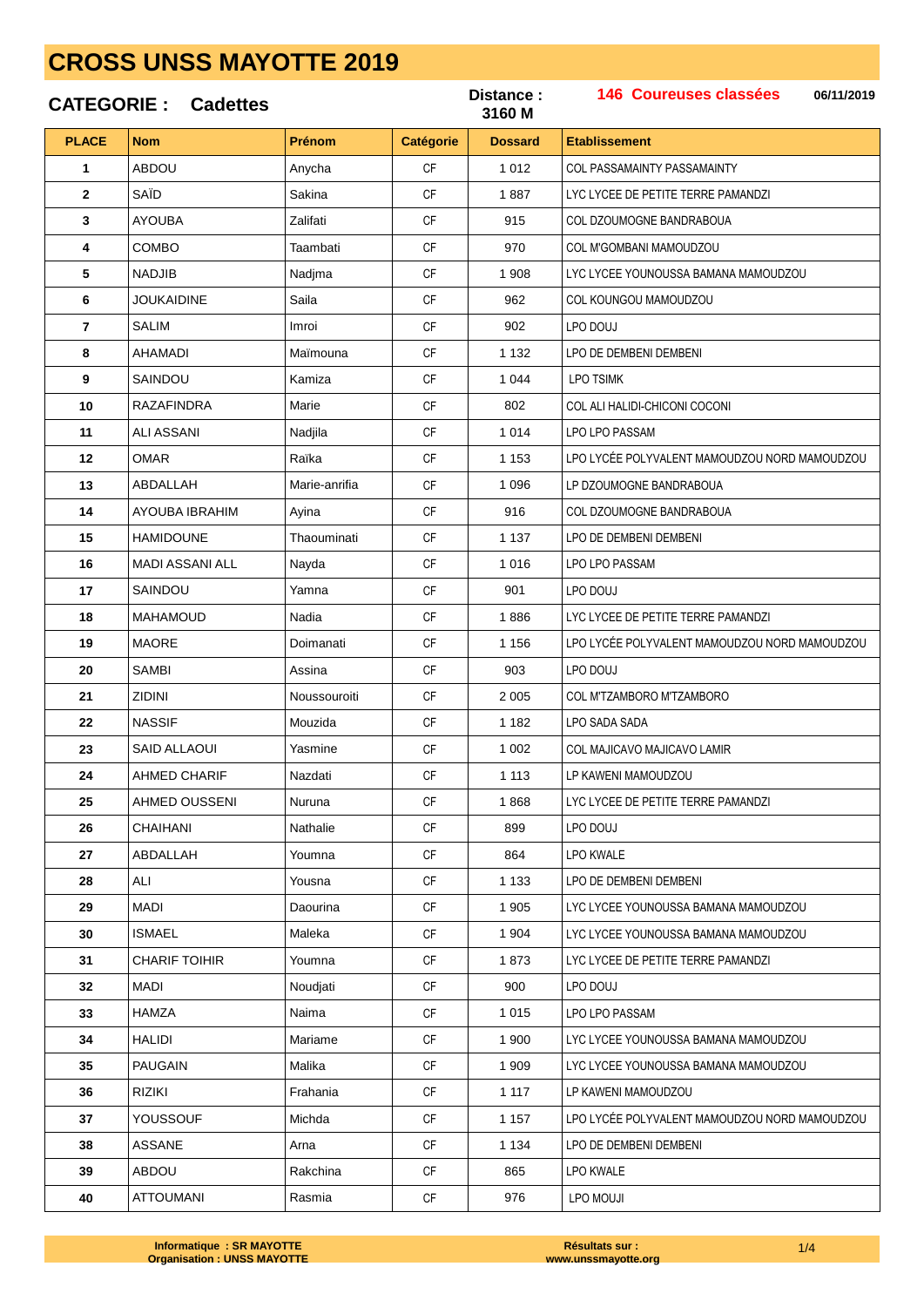|              | <b>CATEGORIE: Cadettes</b> |               |                  | Distance:<br>3160 M | 146 Coureuses classées<br>06/11/2019          |
|--------------|----------------------------|---------------|------------------|---------------------|-----------------------------------------------|
| <b>PLACE</b> | <b>Nom</b>                 | <b>Prénom</b> | <b>Catégorie</b> | <b>Dossard</b>      | <b>Etablissement</b>                          |
| 41           | COMBO                      | Enrinika      | <b>CF</b>        | 1874                | LYC LYCEE DE PETITE TERRE PAMANDZI            |
| 42           | <b>DHAKOINE</b>            | Zelda         | <b>CF</b>        | 1897                | LYC LYCEE YOUNOUSSA BAMANA MAMOUDZOU          |
| 43           | <b>HILA</b>                | Umna          | CF               | 1932                | LYC TANI MALANDI CHIRONGUI                    |
| 44           | <b>MOUHIDINI</b>           | Malika        | <b>CF</b>        | 1 1 8 1             | LPO SADA SADA                                 |
| 45           | SAID                       | Naila         | <b>CF</b>        | 1880                | LYC LYCEE DE PETITE TERRE PAMANDZI            |
| 46           | ABDALLAH                   | Rachina       | <b>CF</b>        | 975                 | LPO MOUJI                                     |
| 47           | ABDOULAMI                  | Haditha       | <b>CF</b>        | 1 1 0 2             | LP KAHANI OUANGANI                            |
| 48           | SAÏD OUALI                 | Souioi        | <b>CF</b>        | 826                 | COL BOUENI M'TITI DZAOUDZI LABATTOIR          |
| 49           | ATTOUMANI                  | Faouni        | <b>CF</b>        | 1 1 9 6             | LYC CITE SCOLAIRE DU NORD M'TZAMBORO          |
| 50           | SAHIMI                     | HADIJA        | <b>CF</b>        | 1953                | LYC LYCEE DE PETITE TERRE PAMANDZI            |
| 51           | HOUMADI                    | Ramouna       | <b>CF</b>        | 927                 | LPO <sub>K2</sub>                             |
| 52           | <b>SOILIHI</b>             | Sadjida       | <b>CF</b>        | 1 200               | LYC CITE SCOLAIRE DU NORD M'TZAMBORO          |
| 53           | <b>M'MADI</b>              | Nadia         | <b>CF</b>        | 1 1 9 9             | LYC CITE SCOLAIRE DU NORD M'TZAMBORO          |
| 54           | <b>BACAR</b>               | Nazra         | <b>CF</b>        | 939                 | LPO K1                                        |
| 55           | HAMADA ATTOUMAN            | Lissa         | CF               | 1 901               | LYC LYCEE YOUNOUSSA BAMANA MAMOUDZOU          |
| 56           | AHMED                      | Fatima        | <b>CF</b>        | 938                 | LPO <sub>K1</sub>                             |
| 57           | HAMISSI                    | Maina         | <b>CF</b>        | 1884                | LYC LYCEE DE PETITE TERRE PAMANDZI            |
| 58           | <b>MOUSSA</b>              | Zaoudjati     | <b>CF</b>        | 971                 | COL M'GOMBANI MAMOUDZOU                       |
| 59           | MADI                       | Anziza        | <b>CF</b>        | 1 1 1 6             | LP KAWENI MAMOUDZOU                           |
| 60           | <b>NASSER</b>              | Harmia        | <b>CF</b>        | 1879                | LYC LYCEE DE PETITE TERRE PAMANDZI            |
| 61           | YAHOUDHOI                  | Sitina-echat  | CF               | 1 0 9 8             | LP DZOUMOGNE BANDRABOUA                       |
| 62           | OMAR                       | Rakcha        | CF               | 1 1 4 0             | LPO DE DEMBENI DEMBENI                        |
| 63           | <b>HAMZA</b>               | Baraka        | <b>CF</b>        | 866                 | <b>LPO KWALE</b>                              |
| 64           | <b>OMAR</b>                | Fazaenti      | <b>CF</b>        | 867                 | LPO KWALE                                     |
| 65           | AHAMADA                    | Zainaba       | <b>CF</b>        | 925                 | LPO <sub>K2</sub>                             |
| 66           | SAID ABDOU                 | Kamlati       | <b>CF</b>        | 1 1 0 1             | LP KAHANI OUANGANI                            |
| 67           | DAHALANI                   | Chamina       | <b>CF</b>        | 1 1 0 4             | LP KAHANI OUANGANI                            |
| 68           | MAHAMOUD                   | Mouslimati    | <b>CF</b>        | 1 906               | LYC LYCEE YOUNOUSSA BAMANA MAMOUDZOU          |
| 69           | <b>ISSOUF</b>              | Rabouan       | <b>CF</b>        | 1 1 0 5             | LP KAHANI OUANGANI                            |
| 70           | AHMED                      | Aïda          | <b>CF</b>        | 801                 | COL ALI HALIDI-CHICONI COCONI                 |
| 71           | ABDOU                      | Salima        | <b>CF</b>        | 1923                | LYC TANI MALANDI CHIRONGUI                    |
| 72           | MOUHAMADI                  | Nathalie      | <b>CF</b>        | 1 1 3 9             | LPO DE DEMBENI DEMBENI                        |
| 73           | ANFFANI OUSSENE            | Ridhoine      | <b>CF</b>        | 1 0 8 8             | LA LPA COCONI OUANGANI                        |
| 74           | HOUMADI                    | Dalilah       | <b>CF</b>        | 1 1 4 8             | LPO LYCÉE POLYVALENT MAMOUDZOU NORD MAMOUDZOU |
| 75           | YOUSSOUF                   | Zaynati       | CF               | 1 1 5 4             | LPO LYCÉE POLYVALENT MAMOUDZOU NORD MAMOUDZOU |
| 76           | MRENDADA                   | Kalathouni    | <b>CF</b>        | 1 1 5 1             | LPO LYCÉE POLYVALENT MAMOUDZOU NORD MAMOUDZOU |
| 77           | HAMIDOUNI                  | Asmane        | <b>CF</b>        | 1 0 9 7             | LP DZOUMOGNE BANDRABOUA                       |
| 78           | <b>RADAFI</b>              | Raenya        | <b>CF</b>        | 1 1 8 3             | LPO SADA SADA                                 |
| 79           | <b>ANDILI</b>              | Oumi          | <b>CF</b>        | 1 1 0 3             | LP KAHANI OUANGANI                            |
| 80           | <b>MASSOUNDI</b>           | Fakiria       | <b>CF</b>        | 1 0 0 1             | COL MAJICAVO MAJICAVO LAMIR                   |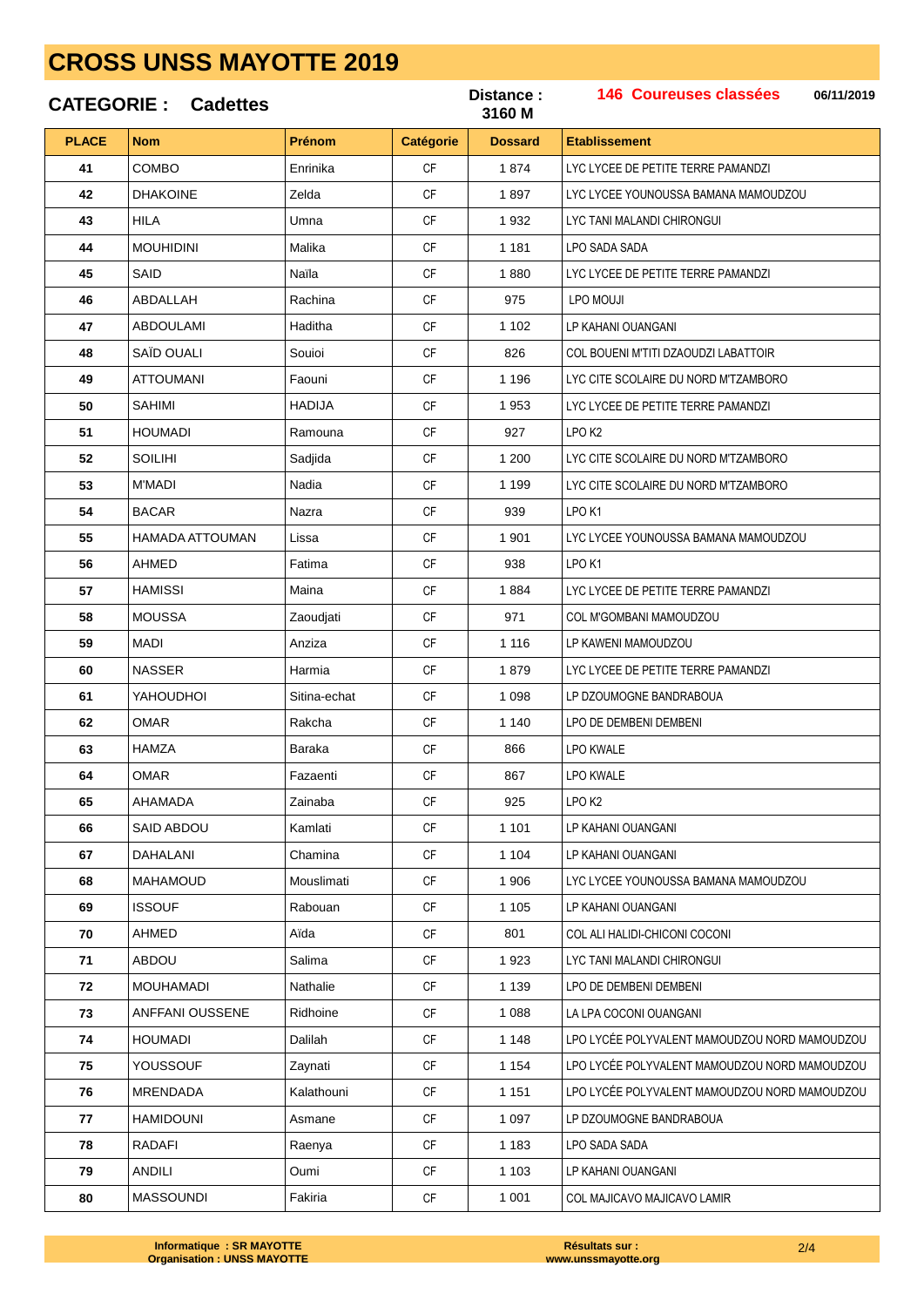|              | <b>CATEGORIE: Cadettes</b> |            |               | Distance:<br>3160 M | 146 Coureuses classées<br>06/11/2019          |
|--------------|----------------------------|------------|---------------|---------------------|-----------------------------------------------|
| <b>PLACE</b> | <b>Nom</b>                 | Prénom     | Catégorie     | <b>Dossard</b>      | <b>Etablissement</b>                          |
| 81           | <b>MANOUNDRI</b>           | Djanati    | <b>CF</b>     | 1 1 8 0             | LPO SADA SADA                                 |
| 82           | <b>ALI SOIDIKI</b>         | Nadjima    | CF            | 1 1 1 4             | LP KAWENI MAMOUDZOU                           |
| 83           | ABOUDOU                    | Wassilati  | <b>CF</b>     | 898                 | LPO DOUJ                                      |
| 84           | AHAMADI                    | Dalila     | СF            | 1 0 1 3             | <b>LPO LPO PASSAM</b>                         |
| 85           | RIZIKI                     | Laynia     | <b>CF</b>     | 946                 | LPO <sub>K1</sub>                             |
| 86           | <b>FOUMA</b>               | Mounira    | <b>CF</b>     | 1 1 7 7             | LPO SADA SADA                                 |
| 87           | <b>ALLAOUI</b>             | Christine  | <b>CF</b>     | 961                 | COL KOUNGOU MAMOUDZOU                         |
| 88           | <b>RAZOINANANORO</b>       | Dalilah    | <b>CF</b>     | 978                 | LPO MOUJI                                     |
| 89           | <b>BOINA</b>               | Nourina    | <b>CF</b>     | 1 1 4 6             | LPO LYCÉE POLYVALENT MAMOUDZOU NORD MAMOUDZOU |
| 90           | <b>SAINDOU SOUMAIL</b>     | Liyana     | СF            | 869                 | LPO KWALE                                     |
| 91           | <b>BACAR</b>               | Florine    | <b>CF</b>     | 882                 | <b>COL DEMBENI DEMBENI</b>                    |
| 92           | DANIEL                     | Dalida     | <b>CF</b>     | 941                 | LPO <sub>K1</sub>                             |
| 93           | <b>ABDOU</b>               | Faida      | <b>CF</b>     | 1 1 1 2             | LP KAWENI MAMOUDZOU                           |
| 94           | <b>ASSANI</b>              | Fatima     | <b>CF</b>     | 1895                | LYC LYCEE YOUNOUSSA BAMANA MAMOUDZOU          |
| 95           | <b>MADI-MARI</b>           | Zalia      | <b>CF</b>     | 977                 | LPO MOUJI                                     |
| 96           | <b>MOUSSA OUMADI</b>       | Youmna     | CF            | 1 907               | LYC LYCEE YOUNOUSSA BAMANA MAMOUDZOU          |
| 97           | <b>SOULAIMANA</b>          | Roufouanti | <b>CF</b>     | 947                 | LPO <sub>K1</sub>                             |
| 98           | SIDI                       | Moudhifati | <b>CF</b>     | 883                 | COL DEMBENI DEMBENI                           |
| 99           | <b>HOUMADI</b>             | Halima     | <b>CF</b>     | 1 902               | LYC LYCEE YOUNOUSSA BAMANA MAMOUDZOU          |
| 100          | ALI                        | Naidate    | <b>CF</b>     | 1 1 5 5             | LPO LYCÉE POLYVALENT MAMOUDZOU NORD MAMOUDZOU |
| 101          | ABDALLAH                   | Laini      | <b>CF</b>     | 1922                | LYC TANI MALANDI CHIRONGUI                    |
| 102          | ABDOU ALI                  | Faina      | CF            | 1867                | LYC LYCEE DE PETITE TERRE PAMANDZI            |
| 103          | SALIM ZAÏDATI              | Binti      | CF            | 1 1 1 8             | LP KAWENI MAMOUDZOU                           |
| 104          | <b>M'KIDADI</b>            | Rahama     | $\mathsf{CF}$ | 1 1 0 6             | LP KAHANI OUANGANI                            |
| 105          | <b>SOULDINE</b>            | Mirina     | <b>CF</b>     | 948                 | LPO K1                                        |
| 106          | SÉBÉLOUÉ                   | Leila      | <b>CF</b>     | 1883                | LYC LYCEE DE PETITE TERRE PAMANDZI            |
| 107          | <b>SAID ALI</b>            | Lanthou    | <b>CF</b>     | 979                 | LPO MOUJI                                     |
| 108          | MADI                       | Rah soah   | CF            | 1 1 4 9             | LPO LYCÉE POLYVALENT MAMOUDZOU NORD MAMOUDZOU |
| 109          | <b>ISSOUF</b>              | Zaharia    | <b>CF</b>     | 944                 | LPO <sub>K1</sub>                             |
| 110          | <b>MOUHOUSSOUNI</b>        | Asna       | <b>CF</b>     | 945                 | LPO K1                                        |
| 111          | RACHIDI                    | Rasmina    | <b>CF</b>     | 1 1 4 2             | LPO DE DEMBENI DEMBENI                        |
| 112          | AHAMADI                    | Fazaenti   | <b>CF</b>     | 937                 | LPO K1                                        |
| 113          | <b>RAZAFIARIVONY</b>       | Chaïma     | <b>CF</b>     | 1 1 0 8             | LP KAHANI OUANGANI                            |
| 114          | <b>DJOUGA</b>              | Keliyah    | CF            | 1 9 3 0             | LYC TANI MALANDI CHIRONGUI                    |
| 115          | ABDOU                      | Faharia    | <b>CF</b>     | 1 1 3 0             | LPO DE DEMBENI DEMBENI                        |
| 116          | ATTOUMANI                  | Faouna     | <b>CF</b>     | 1 1 3 5             | LPO DE DEMBENI DEMBENI                        |
| 117          | HADHARI                    | Mounarda   | <b>CF</b>     | 942                 | LPO <sub>K1</sub>                             |
| 118          | <b>ALLAOUI</b>             | Syra       | СF            | 1 1 1 5             | LP KAWENI MAMOUDZOU                           |
| 119          | <b>MADI</b>                | DJASMA     | <b>CF</b>     | 1 0 8 7             | LA LPA COCONI OUANGANI                        |
| 120          | <b>MASKATI</b>             | Nousroine  | СF            | 1 1 3 8             | LPO DE DEMBENI DEMBENI                        |